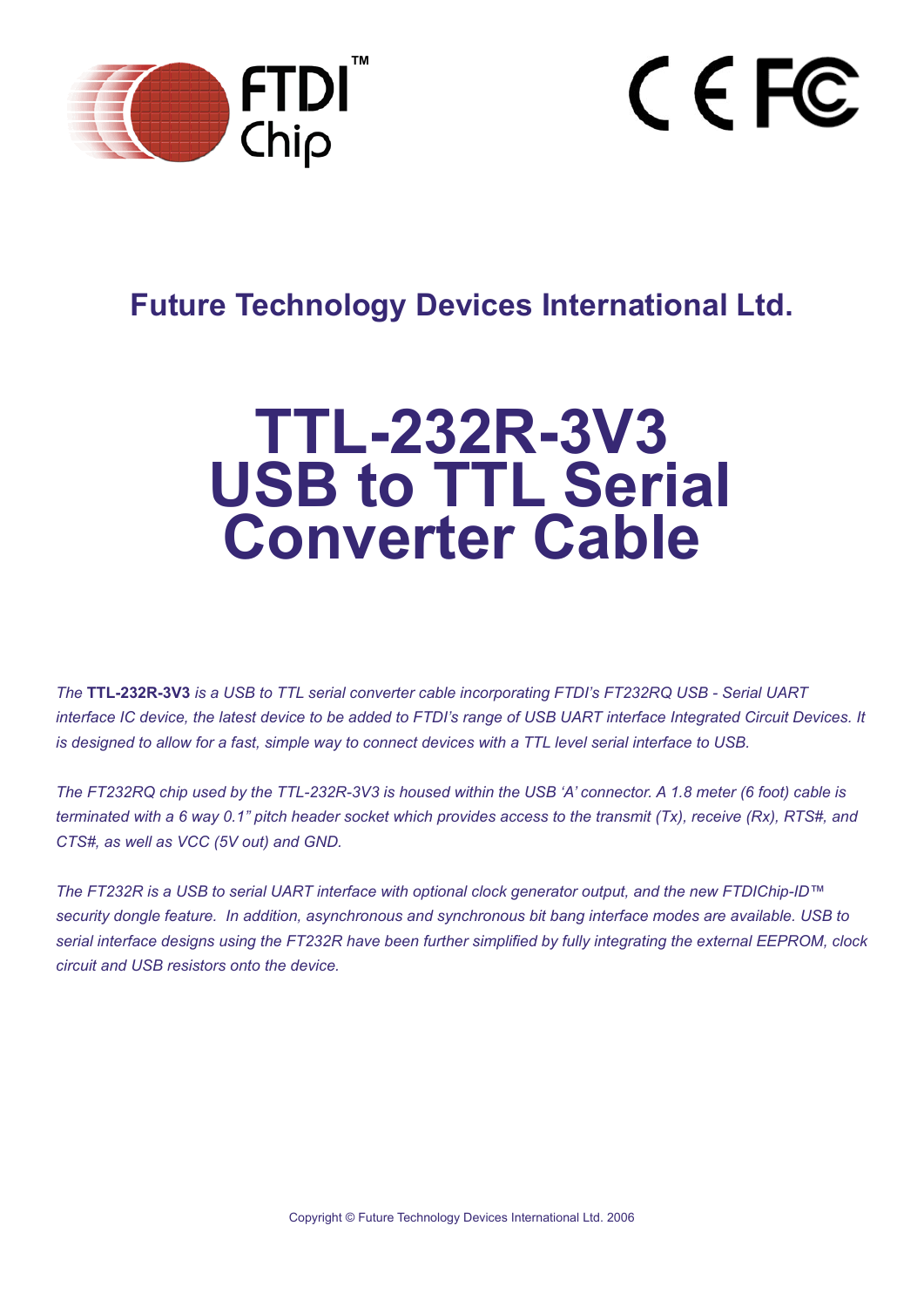## **1. Features**

## **1.1 Hardware Features**

- TTL-232R-3V3 Converter Cable provides a USB to TTL Serial header interface (6 way, 0.1" pitch).
- On board FT232RQ provides single chip USB to asynchronous serial data transfer interface.
- Entire USB protocol handled on the FT232RQ chip - No USB-specific firmware programming required.
- Connect directly to a microcontroller UART or I/O pins
- UART interface support for 7 or 8 data bits, 1 or 2 stop bits and odd / even / mark / space / no parity.
- Fully assisted hardware (RTS#/CTS#) or X-On / X-Off software handshaking.
- Data transfer rates from 300 baud to 3 Megabaud at TTL levels.
- 3.3V CMOS drive outputs and 5V safe TTL inputs makes the TTL-232R-3V3 easy to interface to 3.3V MCU's.
- FTDI's royalty-free VCP allow for communication as a standard COM port and D2XX 'direct' drivers provide DLL application programming interface.
- In-built support for event characters and line break condition.
- Support for FT232R FTDIChip-ID™ feature.
- 256 byte receive buffer and 128 byte transmit buffer utilising buffer smoothing technology to allow for high data throughput.
- FIFO receive and transmit buffers for high data throughput.
- Adjustable receive buffer timeout.
- Integrated 1024 bit internal EEPROM for storing custom USB VID, PID, serial number and product description strings.
- Device supplied preprogrammed with unique USB serial number.
- Support for USB suspend and resume.
- Cable supply voltage comes from USB no external supply required.
- 5V VCC output allow devices to be powered from the USB port.
- 6 way 0.1" header connector (Tx, Rx, RTS#, CTS#, Vcc, and GND)
- Low USB bandwidth consumption.
- UHCI / OHCI / EHCI host controller compatible
- USB 2.0 Full Speed compatible.
- -40°C to +85°C operating temperature range.
- Connect to a PC via USB 'A' plug on 1.80 meter (6 foot) cable.
- A 5V TTL I/O version is also availalable (TTL-232R)
- Custom versions also available (subject to MOQ).

## **1.2 Driver Support**

| <b>Royalty-Free VIRTUAL COM PORT</b> |                                              | <b>Royalty-Free D2XX Direct Drivers</b> |                                              |  |  |  |
|--------------------------------------|----------------------------------------------|-----------------------------------------|----------------------------------------------|--|--|--|
|                                      | (VCP) DRIVERS for                            | (USB Drivers + DLL S/W Interface)       |                                              |  |  |  |
| $\bullet$                            | Windows 98, 98SE, ME, 2000, Server 2003, XP. | $\bullet$                               | Windows 98, 98SE, ME, 2000, Server 2003, XP. |  |  |  |
| $\bullet$                            | Windows Vista / Longhorn*                    |                                         | Windows Vista / Longhorn*                    |  |  |  |
| $\bullet$                            | Windows XP 64-bit.                           |                                         | Windows XP 64-bit.                           |  |  |  |
| $\bullet$                            | Windows XP Embedded.                         | $\bullet$                               | Windows XP Embedded.                         |  |  |  |
| $\bullet$                            | Windows CE.NET 4.2 & 5.0                     | $\bullet$                               | Windows CE.NET 4.2 & 5.0                     |  |  |  |
| $\bullet$                            | MAC OS 8 / 9, OS-X                           |                                         | MAC OS OS-X <sup>*</sup>                     |  |  |  |
| $\bullet$                            | Linux 2.4 and greater                        |                                         | Linux 2.4 and greater                        |  |  |  |

The drivers listed above are all available to download for free from the [FTDI website.](http://www.ftdichip.com) Various 3rd Party Drivers are also available for various other operating systems - see the [FTDI website](http://www.ftdichip.com) for details.

\* Currently Under Development. Contact FTDI for availability.

## **1.3 Typical Applications**

- USB to Serial TTL Level Converter
- Upgrading Legacy Peripherals to USB
- Interface Microcontroller UART or I/O to USB
- Interface FPGA / PLD to USB
- Replace MAX232 type level shifters allowing for direct connection of products to PC via USB
- USB Instrumentation PC interface
- USB Industrial Control
- USB Software / Hardware Encryption Dongles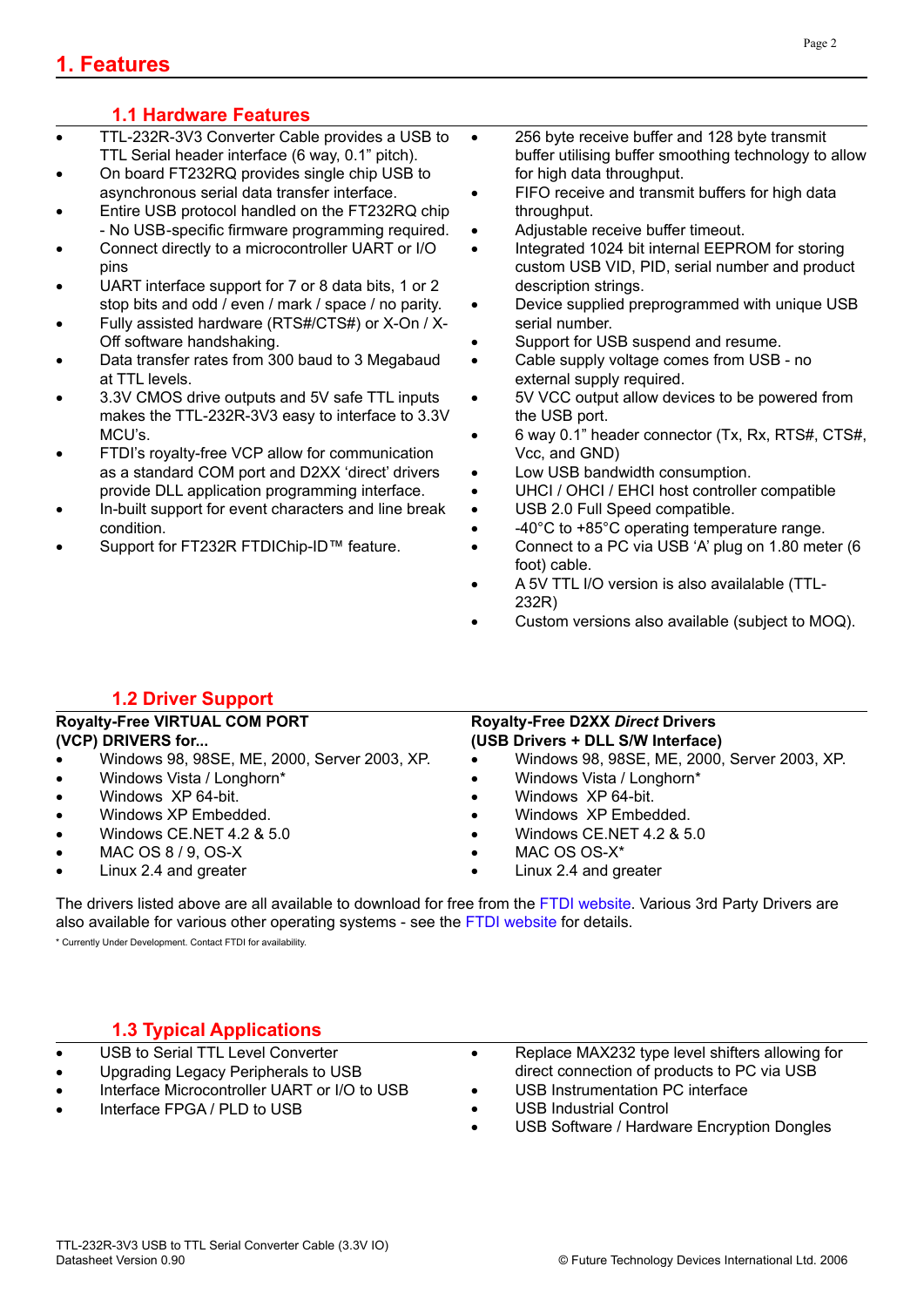### **2.1 FT232R Key Features**

The TTL-232R-3V3 uses FTDI's FT232RQ USB to serial IC device. This section summarises the key features and enhancements of the FT232RQ which apply to the TTL-232R-3V3 USB to serial TTL converter cable. For further details, and a full features and enhancements description consult the FT232R datasheet, which is available from the [FTDI website.](http://www.ftdichip.com)

**Lower Operating and Suspend Current -** The device operating supply current has been further reduced to 15mA, and the suspend current has been reduced to around 70μA. This allows greater margin for peripheral devices incorporating the TTL-232R-3V3 to meet the USB suspend current limit of 500μA.

**Low USB Bandwidth Consumption -** The operation of the USB interface to the FT232R IC, and thus the TTL-232R-3V3 has been designed to use as little as possible of the total USB bandwidth available from the USB host controller.

**High Output Drive Option -** The UART interface I/O pins on the TTL-232R-3V3 (RXD, TXD, RTS#, and CTS#) are configured to use the FT232R's high output drive option. This option makes the FT232R I.C.'s I/O pins drive out at three times the standard signal drive level thus allowing multiple devices to be driven, or devices that require a greater signal drive strength to be interfaced to the FT232R. This option is enabled in the internal EEPROM.

**UART Pin Signal Inversion -** The sense of each of the eight UART signals can be individually inverted by setting options in the internal EEPROM. Thus, CTS# (active low) can be changed to CTS (active high), or TXD can be changed to TXD#.

**FTDIChip-ID™ -** Each FT232R is assigned a unique number which is burnt into the device at manufacture. This ID number cannot be reprogrammed by product manufacturers or end-users. This allows the possibility of using FT232R based dongles for software licensing. Further to this, a renewable license scheme can be implemented based on the FTDIChip-ID™ number when encrypted with other information. This encrypted number can be stored in the user area of the FT232R internal EEPROM, and can be decrypted, then compared with the protected FTDIChip-ID™ to verify that a license is valid. Web based applications can be used to maintain product licensing this way. An application note describing this feature is available separately from the [FTDI website](http://www.ftdichip.com).

**Improved EMI Performance -** The reduced operating current and improved on-chip VCC decoupling significantly improves the ease of PCB design requirements for the FT232R in order to meet FCC, CE and other EMI related specifications. The TTL-232R-3V3 has passed FCC and CE testing.

**Programmable Receive Buffer Timeout -** The receive buffer timeout is used to flush remaining data from the receive buffer. This time defaults to 16ms, but is programmable over USB in 1ms increments from 1ms to 255ms, thus allowing the device to be optimised for protocols that require fast response times from short data packets.

**Baud Rates -** The TTL-232R-3V3 supports all standard baud rates and non-standard baud rates from 300 Baud up to 3 Megabaud. Achievable non-standard baud rates are calculated as follows -

Baud Rate = 3000000 / (n + *x*)

where n can be any integer between 2 and 16,384 ( =  $2^{14}$  ) and x can be a sub-integer of the value 0, 0.125, 0.25, 0.375, 0.5, 0.625, 0.75, or 0.875. When  $n = 1$ ,  $x = 0$ , i.e. baud rate divisors with values between 1 and 2 are not possible.

This gives achievable baud rates in the range 183.1 baud to 3,000,000 baud. When a non-standard baud rate is required simply pass the required baud rate value to the driver as normal, and the FTDI driver will calculate the required divisor, and set the baud rate. See FTDI application note AN232B-05 for more details.

**Extended Operating Temperature Range** - The TTL-232R-3V3 is capable of operating over an extended temperature range of -40º to +85º C thus allowing the device to be used in automotive and industrial applications.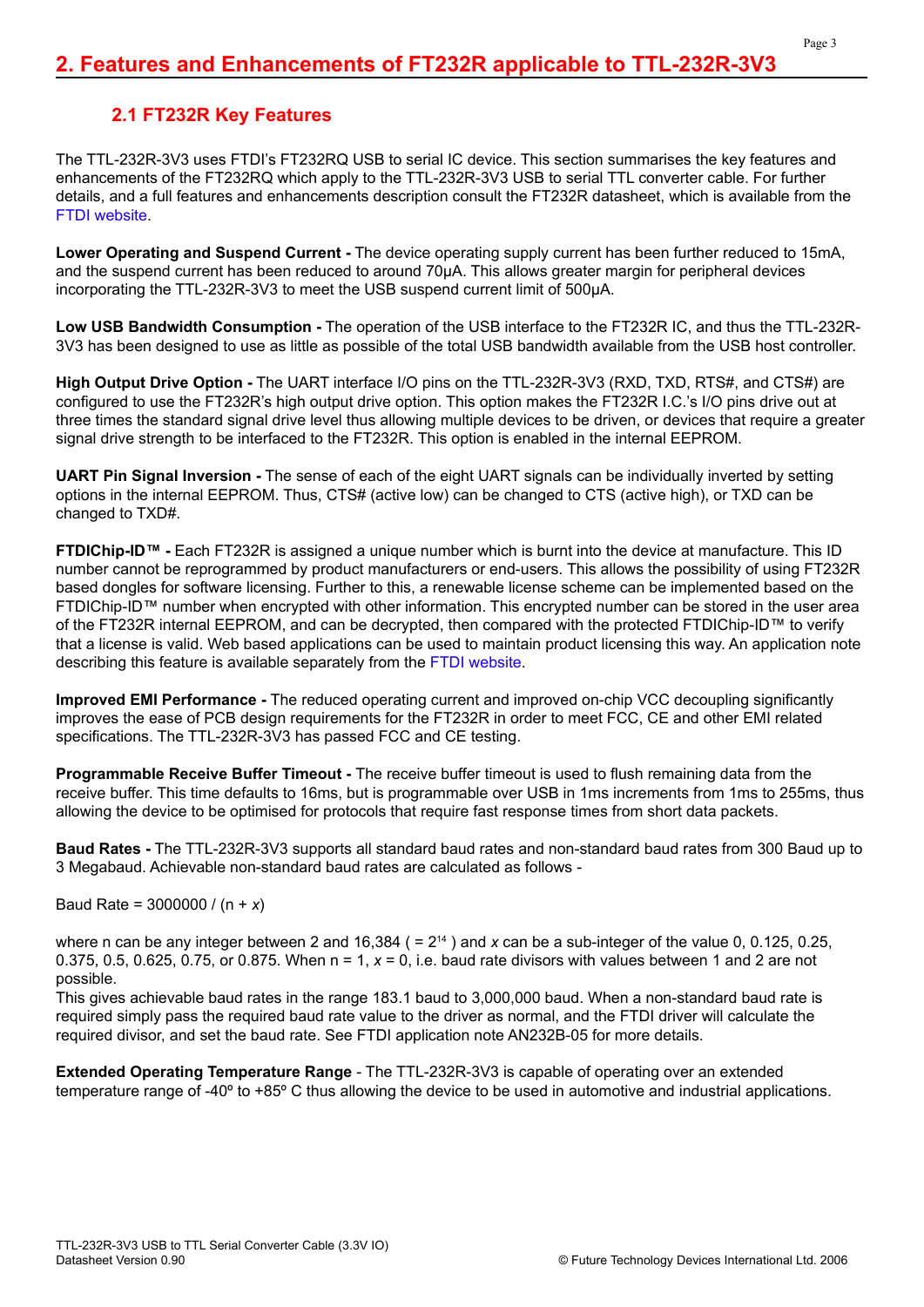

Figure 1 - The TTL-232R-3V3 USB to TTL Serial Converter Cable.



Figure 2 - Inside the USB 'A' connector on the TTL-232R-3V3.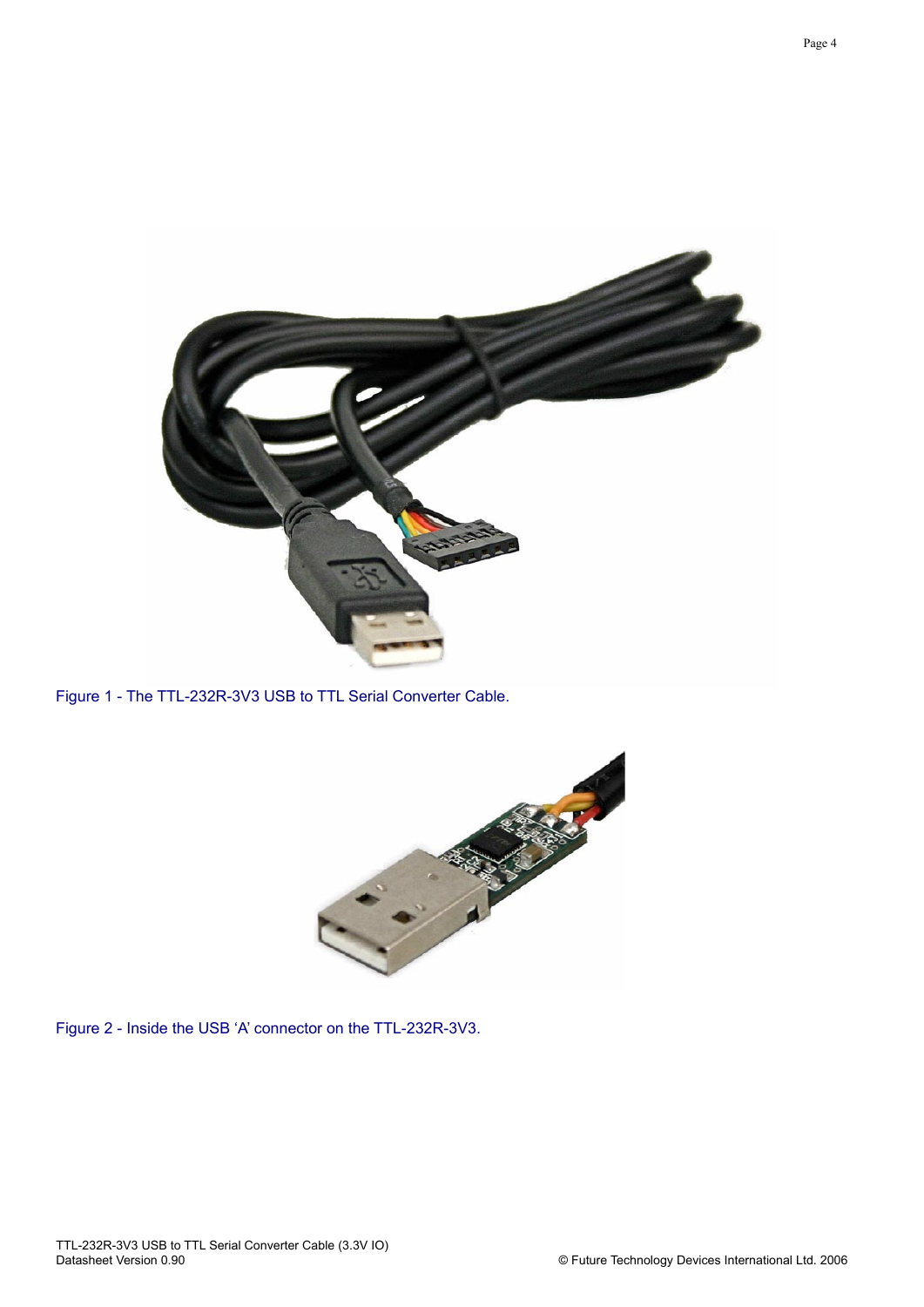# **3. TTL-232R-3V3 Pin Out and Signal Descriptions**

## **3.1 TTL-232R-3V3 Pin Out**





## **3.2 Serial TTL Signal Descriptions**

| <b>Header pin</b><br>No. | <b>Name</b> | <b>Type</b> | <b>Colour</b> | <b>Description</b>                                 |
|--------------------------|-------------|-------------|---------------|----------------------------------------------------|
|                          | <b>GND</b>  | <b>GND</b>  | <b>Black</b>  | Device groud supply pin.                           |
| $\overline{2}$           | CTS#        | Input       | <b>Brown</b>  | Clear to Send Control input / Handshake signal.    |
| 3                        | <b>VCC</b>  | Output      | Red           | +5V Output                                         |
| 4                        | <b>TXD</b>  | Output      | Orange        | Transmit Asynchronous Data output.                 |
| 5                        | <b>RXD</b>  | Input       | Yellow        | Receive Asynchronous Data input.                   |
| 6                        | RTS#        | Output      | Green         | Request To Send Control Output / Handshake signal. |

#### Table 1 - Serial TTL Signals

## **4. TTL-232R-3V3 Parameters**

#### Table 2 - TTL-232R-3V3 I/O Operating Parameters

| <b>Parameter</b> | <b>Description</b>                 | Min  | $\bm{Typ}^+$ | <b>Max</b> | <b>Units</b> | <b>Conditions</b>                                                     |
|------------------|------------------------------------|------|--------------|------------|--------------|-----------------------------------------------------------------------|
| <b>VCC</b>       | <b>Output Power Voltage</b>        | 4.25 | 5.0          | 5.25       | $\sqrt{}$    | Dependant on the USB port that<br>the TTL-232R-3V3 is connected<br>to |
| l lo             | <b>Output Power Current</b>        |      |              | 50         | mA           |                                                                       |
|                  | <b>Operating Temperature Range</b> | -40  |              | $+85$      | °C           |                                                                       |

#### Table 3 - TTL-232R-3V3 I/O Pin Characteristics

| <b>Parameter</b> | <b>Description</b>         | Min | $\bm{Type}$ | Max | Units | <b>Conditions</b> |
|------------------|----------------------------|-----|-------------|-----|-------|-------------------|
| <b>Voh</b>       | Output Voltage High        | 2.2 | 2.8         | 3.2 | v     | I source = 3mA    |
| <b>Vol</b>       | Output Voltage Low         | 0.3 | 0.4         | 0.6 |       | I sink = 8mA      |
| Vin              | Input Switching Threshold  | 1.0 | 1.2         | 1.5 |       | $***$             |
| <b>VHys</b>      | Input Switching Hysteresis | 20  | 25          | 30  | mV    | $***$             |

Both the FT232RQ I.C. device used and the entire TTL-232R-3V3 are fully compliant with European Union directive 2002/95/EC.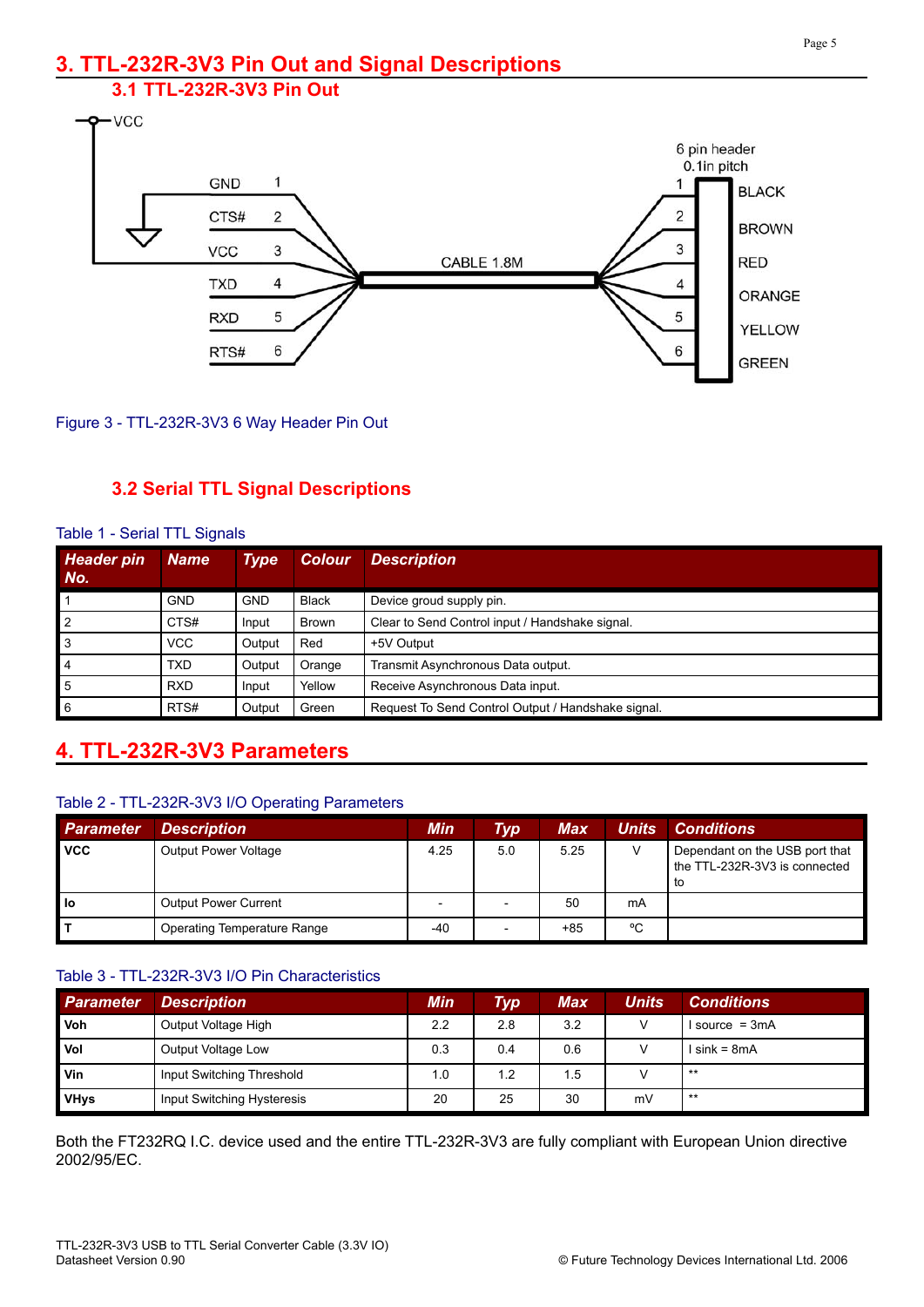Figure 4 shows the TTL-232R-3V3 circuit schematic. Note that there is an option internal to the cable design which allows for the TTL I/O pins supply voltage to be changed to 5V instead of 3.3V, thus making the TTL-232R-3V3 suitable for interfacing with 5VV logic (part number TTL-232R). Customised versions of these cables are also available. Contact [FTDI sales](mailto:sales1@ftdichip.com) if you are interested in any of these options.



TTL-232R-3V3 USB to TTL Serial Converter Cable (3.3V IO)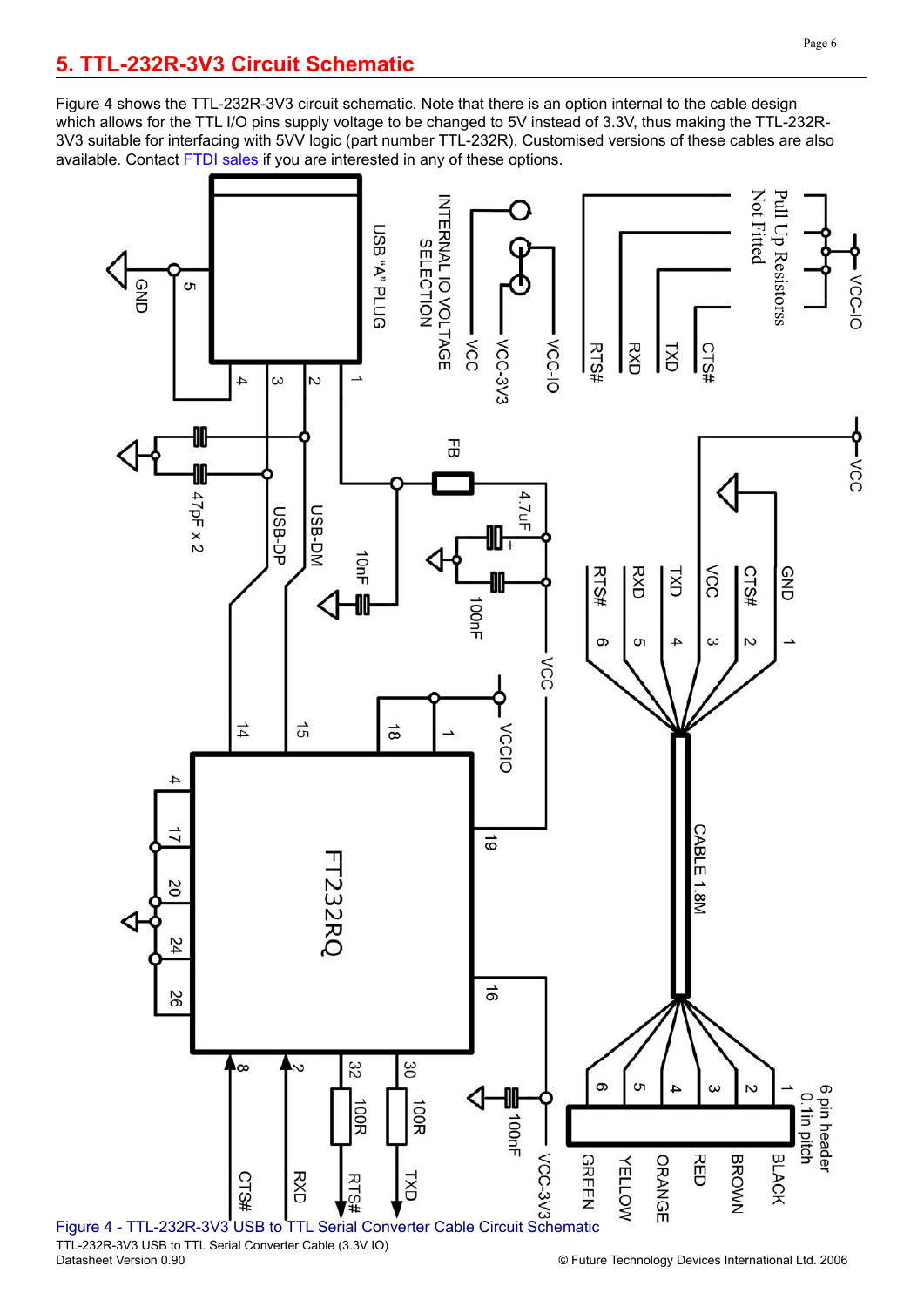## **6. Internal EEPROM Configuration**

Following a power-on reset or a USB reset the FT232R will scan its internal EEPROM and read the USB configuration descriptors stored there. The default values programmed into the internal EEPROM in the FT232RQ used in the TTL-232R-3V3 are shown in Table 2.

#### Table 4 - Default Internal EEPROM Configuration

| <b>Parameter</b>                  | <b>Value</b>       | <b>Notes</b>                                                                                                                                                          |
|-----------------------------------|--------------------|-----------------------------------------------------------------------------------------------------------------------------------------------------------------------|
| USB Vendor ID (VID)               | 0403h              | FTDI default VID (hex)                                                                                                                                                |
| USB Product ID (PID)              | 6001h              | FTDI default PID (hex)                                                                                                                                                |
| Serial Number Enabled?            | Yes                |                                                                                                                                                                       |
| <b>Serial Number</b>              | See Note           | A unique serial number is generated and programmed into the EEPROM<br>during final test of the TTL-232R-3V3 module.                                                   |
| Pull Down I/O Pins in USB Suspend | <b>Disabled</b>    | Enabling this option will make the device pull down on the UART interface<br>lines when the power is shut off (PWREN# is high)                                        |
| <b>Manufacturer Name</b>          | <b>FTDI</b>        |                                                                                                                                                                       |
| Manufacturer ID                   | <b>FT</b>          |                                                                                                                                                                       |
| <b>Product Description</b>        | TTL232R-3V3        |                                                                                                                                                                       |
| Max Bus Power Current             | 90 <sub>m</sub> A  |                                                                                                                                                                       |
| Power Source                      | <b>Bus Powered</b> |                                                                                                                                                                       |
| Device Type                       | <b>FT232R</b>      |                                                                                                                                                                       |
| <b>USB Version</b>                | 0200               | Returns USB 2.0 device descriptor to the host. Note: The device is be<br>a USB 2.0 Full Speed device (12Mb/s) as opposed to a USB 2.0 High<br>Speed device (480Mb/s). |
| Remote Wake up                    | <b>Disabled</b>    | RI# pin is not available, so this option has been disabled.                                                                                                           |
| High Current I/Os                 | Enabled            | Enables the high drive level on the UART and CBUS I/O pins                                                                                                            |
| Load VCP Driver                   | Enabled            | Makes the device load the VCP driver interface for the device.                                                                                                        |
| <b>Invert TXD</b>                 | Disabled           | Signal on this pin becomes TXD# if enabled.                                                                                                                           |
| <b>Invert RXD</b>                 | <b>Disabled</b>    | Signal on this pin becomes RXD# if enabled.                                                                                                                           |
| Invert RTS#                       | Disabled           | Signal on this pin becomes RTS if enabled.                                                                                                                            |
| Invert CTS#                       | <b>Disabled</b>    | Signal on this pin becomes CTS if enabled.                                                                                                                            |

The internal EEPROM in the FT232R can be reprogrammed over USB using the utility program MPROG. MPROG can be downloaded from the [FTDI website.](http://www.ftdichip.com) Version 2.8a or later is required for the FT232R chip. Users who do not have their own USB Vendor ID but who would like to use a unique Product ID in their design can apply to FTDI for a free block of unique PIDs. Contact [FTDI support](mailto:support1@ftdichip.com) for this service.